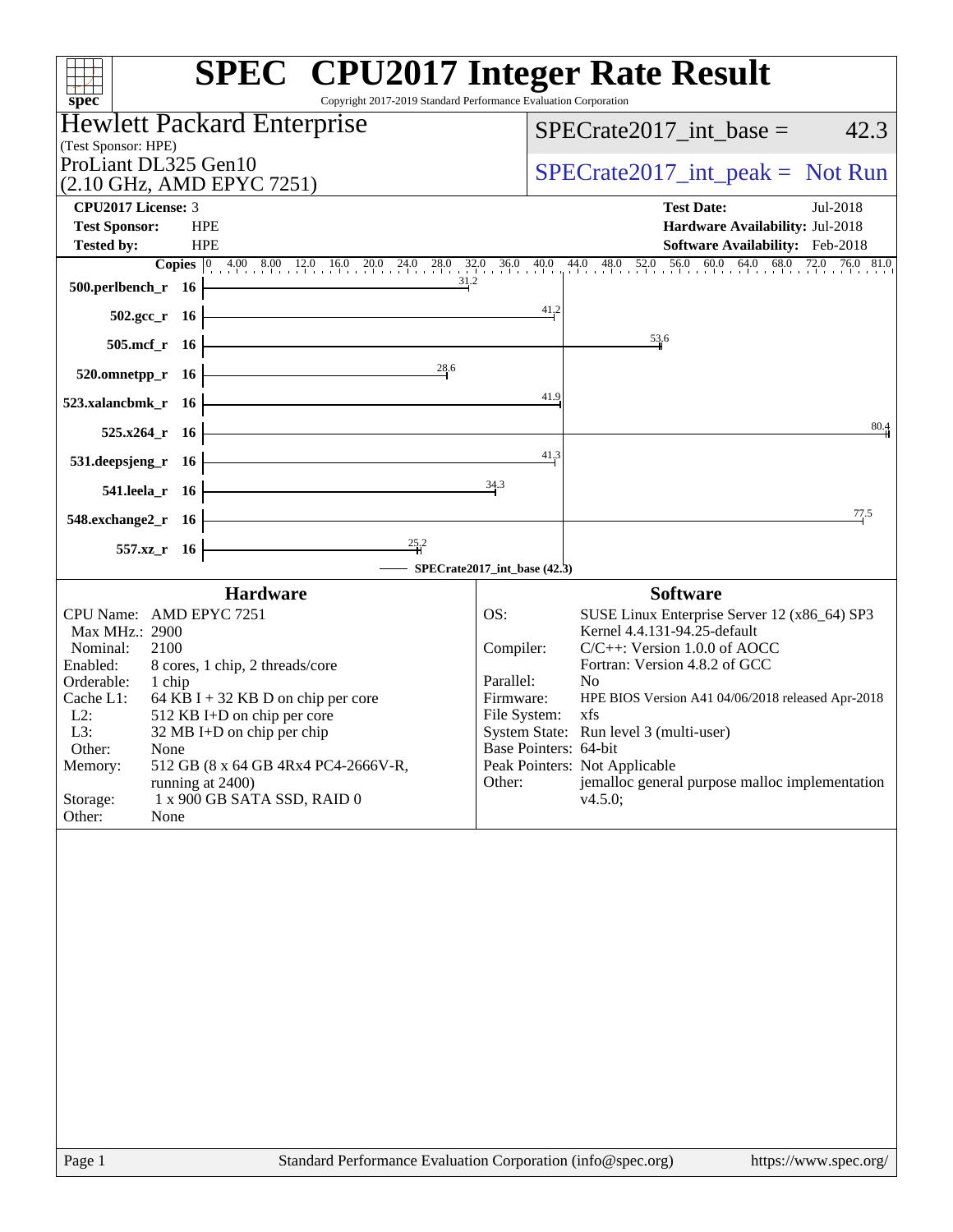

Copyright 2017-2019 Standard Performance Evaluation Corporation

## Hewlett Packard Enterprise

### (Test Sponsor: HPE)

## (2.10 GHz, AMD EPYC 7251)

## $SPECTate2017\_int\_base = 42.3$

## ProLiant DL325 Gen10  $SPECTR = 10$   $SPECTR = 2017$  int peak = Not Run

**[CPU2017 License:](http://www.spec.org/auto/cpu2017/Docs/result-fields.html#CPU2017License)** 3 **[Test Date:](http://www.spec.org/auto/cpu2017/Docs/result-fields.html#TestDate)** Jul-2018 **[Test Sponsor:](http://www.spec.org/auto/cpu2017/Docs/result-fields.html#TestSponsor)** HPE **[Hardware Availability:](http://www.spec.org/auto/cpu2017/Docs/result-fields.html#HardwareAvailability)** Jul-2018 **[Tested by:](http://www.spec.org/auto/cpu2017/Docs/result-fields.html#Testedby)** HPE **[Software Availability:](http://www.spec.org/auto/cpu2017/Docs/result-fields.html#SoftwareAvailability)** Feb-2018

## **[Results Table](http://www.spec.org/auto/cpu2017/Docs/result-fields.html#ResultsTable)**

| <b>Base</b>                   |               |                |       |                |       |                | <b>Peak</b> |               |                |              |                |              |                |              |
|-------------------------------|---------------|----------------|-------|----------------|-------|----------------|-------------|---------------|----------------|--------------|----------------|--------------|----------------|--------------|
| <b>Benchmark</b>              | <b>Copies</b> | <b>Seconds</b> | Ratio | <b>Seconds</b> | Ratio | <b>Seconds</b> | Ratio       | <b>Copies</b> | <b>Seconds</b> | <b>Ratio</b> | <b>Seconds</b> | <b>Ratio</b> | <b>Seconds</b> | <b>Ratio</b> |
| 500.perlbench_r               | 16            | 818            | 31.1  | 816            | 31.2  | 818            | 31.2        |               |                |              |                |              |                |              |
| $502.\text{sec}$ <sub>r</sub> | 16            | 550            | 41.2  | 549            | 41.3  | 550            | 41.2        |               |                |              |                |              |                |              |
| $505$ .mcf r                  | 16            | 483            | 53.5  | 482            | 53.6  | 480            | 53.9        |               |                |              |                |              |                |              |
| 520.omnetpp_r                 | 16            | 735            | 28.6  | 732            | 28.7  | 735            | 28.6        |               |                |              |                |              |                |              |
| 523.xalancbmk r               | 16            | 403            | 41.9  | 403            | 42.0  | 403            | 41.9        |               |                |              |                |              |                |              |
| 525.x264 r                    | 16            | 348            | 80.5  | 349            | 80.2  | 348            | 80.4        |               |                |              |                |              |                |              |
| 531.deepsjeng_r               | 16            | 444            | 41.3  | 444            | 41.3  | 443            | 41.3        |               |                |              |                |              |                |              |
| 541.leela_r                   | 16            | 772            | 34.3  | 773            | 34.3  | 772            | 34.3        |               |                |              |                |              |                |              |
| 548.exchange2_r               | 16            | 541            | 77.5  | 541            | 77.5  | 541            | 77.5        |               |                |              |                |              |                |              |
| 557.xz r                      | 16            | 686            | 25.2  | 676            | 25.6  | 690            | 25.1        |               |                |              |                |              |                |              |
| $SPECrate2017$ int base =     |               | 42.3           |       |                |       |                |             |               |                |              |                |              |                |              |
| $SPECrate2017$ int neak =     |               | <b>Not Run</b> |       |                |       |                |             |               |                |              |                |              |                |              |

**[SPECrate2017\\_int\\_peak =](http://www.spec.org/auto/cpu2017/Docs/result-fields.html#SPECrate2017intpeak) Not Run**

Results appear in the [order in which they were run](http://www.spec.org/auto/cpu2017/Docs/result-fields.html#RunOrder). Bold underlined text [indicates a median measurement](http://www.spec.org/auto/cpu2017/Docs/result-fields.html#Median).

## **[Submit Notes](http://www.spec.org/auto/cpu2017/Docs/result-fields.html#SubmitNotes)**

The config file option 'submit' was used. 'numactl' was used to bind copies to the cores. See the configuration file for details.

## **[Operating System Notes](http://www.spec.org/auto/cpu2017/Docs/result-fields.html#OperatingSystemNotes)**

'ulimit -s unlimited' was used to set environment stack size 'ulimit -l 2097152' was used to set environment locked pages in memory limit

runspec command invoked through numactl i.e.: numactl --interleave=all runspec <etc>

Set dirty\_ratio=8 to limit dirty cache to 8% of memory Set swappiness=1 to swap only if necessary Set zone\_reclaim\_mode=1 to free local node memory and avoid remote memory sync then drop\_caches=3 to reset caches before invoking runcpu Linux governor set to performance with cpupower "cpupower frequency-set  $-r$  -g performance" dirty\_ratio, swappiness, zone\_reclaim\_mode and drop\_caches were all set using privileged echo (e.g. echo 1 > /proc/sys/vm/swappiness). Transparent huge pages were enabled for this run (OS default) Huge pages were not configured for this run. IRQ balance service stopped using "systemctl stop irqbalance.service" Tuned profile set with "tuned-adm profile throughput-performance"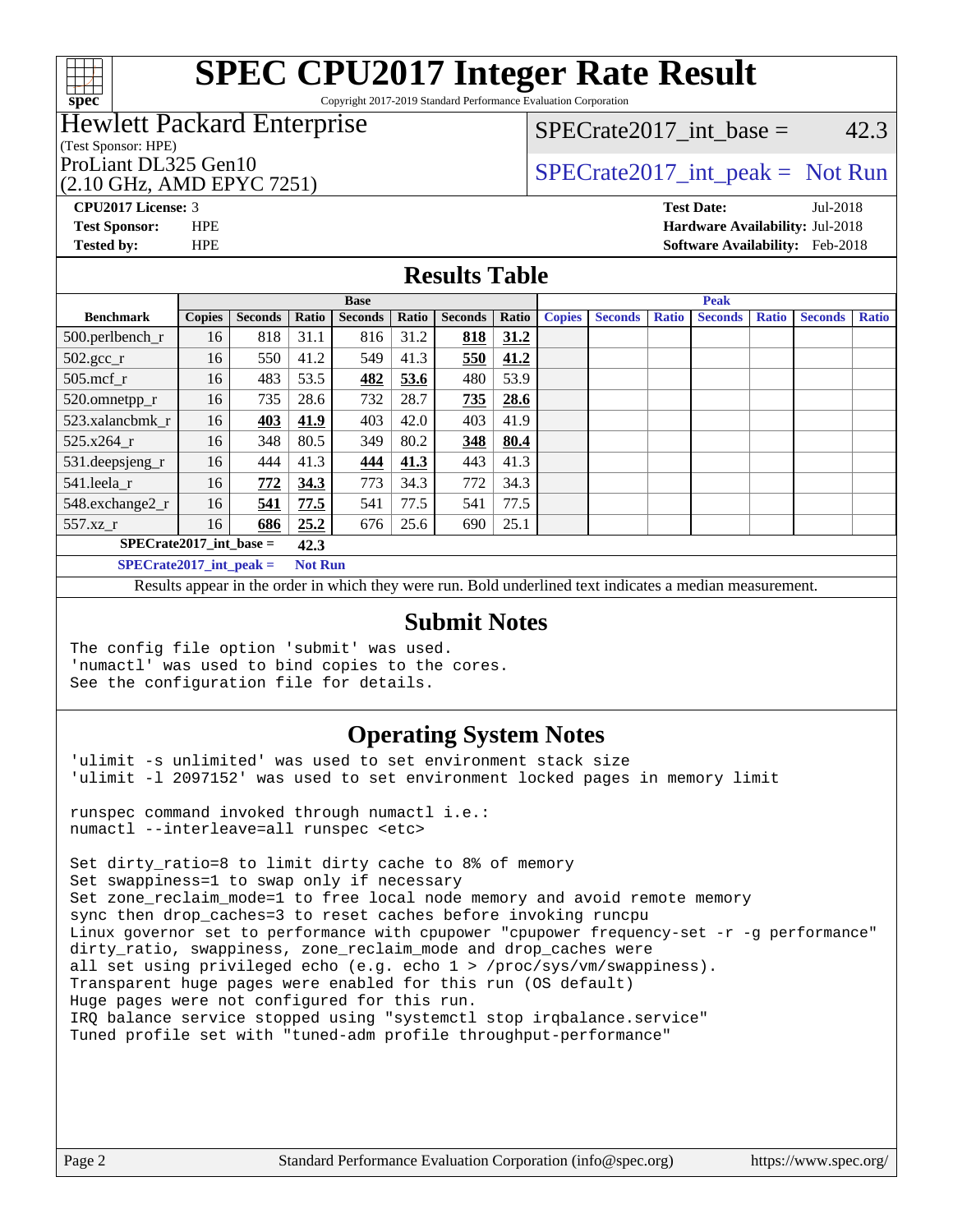

Copyright 2017-2019 Standard Performance Evaluation Corporation

## (Test Sponsor: HPE) Hewlett Packard Enterprise (2.10 GHz, AMD EPYC 7251)

SPECrate  $2017$  int base = 42.3

ProLiant DL325 Gen10  $SPECTA 2017$ \_int\_peak = Not Run

**[CPU2017 License:](http://www.spec.org/auto/cpu2017/Docs/result-fields.html#CPU2017License)** 3 **[Test Date:](http://www.spec.org/auto/cpu2017/Docs/result-fields.html#TestDate)** Jul-2018 **[Test Sponsor:](http://www.spec.org/auto/cpu2017/Docs/result-fields.html#TestSponsor)** HPE **[Hardware Availability:](http://www.spec.org/auto/cpu2017/Docs/result-fields.html#HardwareAvailability)** Jul-2018 **[Tested by:](http://www.spec.org/auto/cpu2017/Docs/result-fields.html#Testedby)** HPE **[Software Availability:](http://www.spec.org/auto/cpu2017/Docs/result-fields.html#SoftwareAvailability)** Feb-2018

## **[General Notes](http://www.spec.org/auto/cpu2017/Docs/result-fields.html#GeneralNotes)**

Environment variables set by runcpu before the start of the run: LD\_LIBRARY\_PATH = "/home/cpu2017/amd1704-rate-libs-revC/64;/home/cpu2017/amd1704-rate-libs-revC/32:" MALLOC\_CONF = "lg\_chunk:26"

The AMD64 AOCC Compiler Suite is available at <http://developer.amd.com/amd-aocc/>

Binaries were compiled on a system with 2x AMD EPYC 7601 CPU + 512GB Memory using RHEL 7.4

The AOCC Gold Linker plugin was installed and used for the link stage.

The AOCC Fortran Plugin version 1.0 was used to leverage AOCC optimizers with gfortran. It is available here: <http://developer.amd.com/amd-aocc/>

 NA: The test sponsor attests, as of date of publication, that CVE-2017-5754 (Meltdown) is mitigated in the system as tested and documented. Yes: The test sponsor attests, as of date of publication, that CVE-2017-5753 (Spectre variant 1) is mitigated in the system as tested and documented. Yes: The test sponsor attests, as of date of publication, that CVE-2017-5715 (Spectre variant 2) is mitigated in the system as tested and documented.

jemalloc, a general purpose malloc implementation, was obtained at <https://github.com/jemalloc/jemalloc/releases/download/4.5.0/jemalloc-4.5.0.tar.bz2> jemalloc was built with GCC v4.8.5 in RHEL v7.2 under default conditions. jemalloc uses environment variable MALLOC\_CONF with values narenas and lg\_chunk: narenas: sets the maximum number of arenas to use for automatic multiplexing of threads and arenas. lg\_chunk: set the virtual memory chunk size (log base 2). For example, lg\_chunk:21 sets the default chunk size to 2^21 = 2MiB.

## **[Platform Notes](http://www.spec.org/auto/cpu2017/Docs/result-fields.html#PlatformNotes)**

 BIOS Configuration: Thermal Configuration set to Maximum Cooling Memory Patrol Scrubbing set to Disabled Performance Determinism set to Power Deterministic Processor Power and Utilization Monitoring set to Disabled Workload Profile set to General Throughput Compute Minimum Processor Idle Power Core C-State set to C6 State Sysinfo program /home/cpu2017/bin/sysinfo Rev: r5797 of 2017-06-14 96c45e4568ad54c135fd618bcc091c0f running on dl325-gen10 Mon Jul 30 00:22:06 2018

SUT (System Under Test) info as seen by some common utilities.

**(Continued on next page)**

| Page 3 | Standard Performance Evaluation Corporation (info@spec.org) | https://www.spec.org/ |
|--------|-------------------------------------------------------------|-----------------------|
|--------|-------------------------------------------------------------|-----------------------|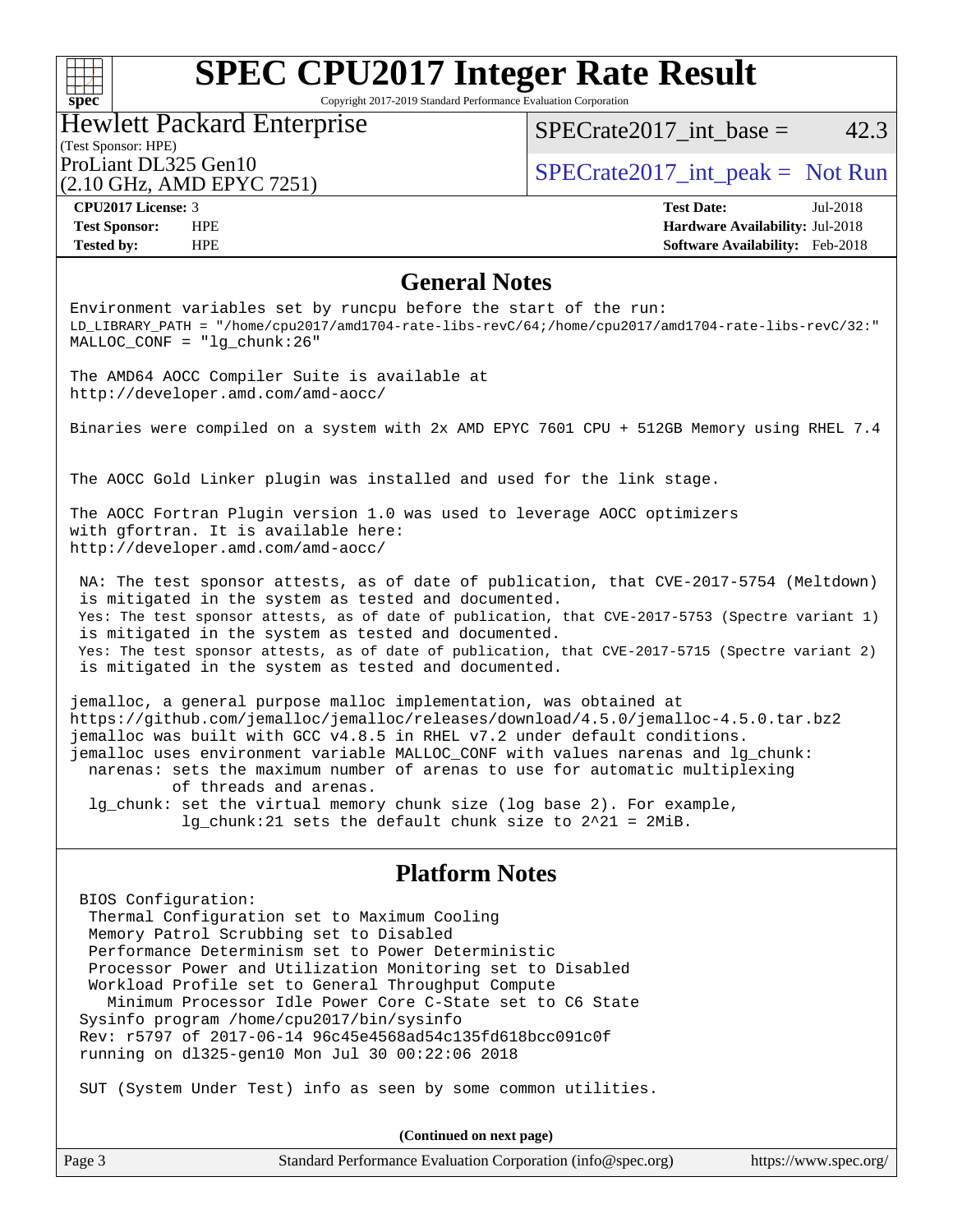

Copyright 2017-2019 Standard Performance Evaluation Corporation

## Hewlett Packard Enterprise

 $SPECTate2017\_int\_base = 42.3$ 

(Test Sponsor: HPE)<br>ProLiant DL325 Gen10

(2.10 GHz, AMD EPYC 7251)

 $SPECTate2017\_int\_peak = Not Run$ 

**[CPU2017 License:](http://www.spec.org/auto/cpu2017/Docs/result-fields.html#CPU2017License)** 3 **[Test Date:](http://www.spec.org/auto/cpu2017/Docs/result-fields.html#TestDate)** Jul-2018 **[Test Sponsor:](http://www.spec.org/auto/cpu2017/Docs/result-fields.html#TestSponsor)** HPE **[Hardware Availability:](http://www.spec.org/auto/cpu2017/Docs/result-fields.html#HardwareAvailability)** Jul-2018 **[Tested by:](http://www.spec.org/auto/cpu2017/Docs/result-fields.html#Testedby)** HPE **[Software Availability:](http://www.spec.org/auto/cpu2017/Docs/result-fields.html#SoftwareAvailability)** Feb-2018

## **[Platform Notes \(Continued\)](http://www.spec.org/auto/cpu2017/Docs/result-fields.html#PlatformNotes)**

|        | For more information on this section, see                                                                                                                                                                                                                                                                                                                                                                                                                                                                                                                | https://www.spec.org/cpu2017/Docs/config.html#sysinfo                                                                                                                                                                                                                                                                                                                                                                                                                                                                                                                                                                                                                              |                       |
|--------|----------------------------------------------------------------------------------------------------------------------------------------------------------------------------------------------------------------------------------------------------------------------------------------------------------------------------------------------------------------------------------------------------------------------------------------------------------------------------------------------------------------------------------------------------------|------------------------------------------------------------------------------------------------------------------------------------------------------------------------------------------------------------------------------------------------------------------------------------------------------------------------------------------------------------------------------------------------------------------------------------------------------------------------------------------------------------------------------------------------------------------------------------------------------------------------------------------------------------------------------------|-----------------------|
|        | From /proc/cpuinfo<br>model name : AMD EPYC 7251 8-Core Processor<br>"physical id"s (chips)<br>$\mathbf{1}$<br>16 "processors"<br>cpu cores : 8<br>siblings : 16<br>physical 0: cores 0 4 8 12 16 20 24 28                                                                                                                                                                                                                                                                                                                                               | cores, siblings (Caution: counting these is hw and system dependent. The following<br>excerpts from /proc/cpuinfo might not be reliable. Use with caution.)                                                                                                                                                                                                                                                                                                                                                                                                                                                                                                                        |                       |
|        | From 1scpu:<br>Architecture:<br>$x86\_64$<br>CPU op-mode(s): $32-bit, 64-bit$<br>Byte Order:<br>CPU(s):<br>On-line CPU(s) list: $0-15$<br>$Thread(s)$ per core:<br>$Core(s)$ per socket:<br>Socket(s):<br>NUMA $node(s):$<br>Vendor ID:<br>CPU family:<br>Model:<br>Model name:<br>Stepping:<br>CPU MHz:<br>$CPU$ $max$ $MHz$ :<br>CPU min MHz:<br>BogoMIPS:<br>Virtualization:<br>L1d cache:<br>Lli cache:<br>$L2$ cache:<br>L3 cache:<br>NUMA node0 $CPU(s):$ 0,1,8,9<br>NUMA nodel CPU(s):<br>NUMA $node2$ $CPU(s)$ :<br>NUMA node3 CPU(s):<br>Flags: | Little Endian<br>16<br>2<br>8<br>1<br>4<br>AuthenticAMD<br>23<br>$\mathbf{1}$<br>AMD EPYC 7251 8-Core Processor<br>2<br>2100.000<br>2100.0000<br>1200.0000<br>4192.08<br>AMD-V<br>32K<br>64K<br>512K<br>4096K<br>2, 3, 10, 11<br>4,5,12,13<br>6, 7, 14, 15<br>fpu vme de pse tsc msr pae mce cx8 apic sep mtrr pge mca cmov<br>pat pse36 clflush mmx fxsr sse sse2 ht syscall nx mmxext fxsr_opt pdpe1gb rdtscp lm<br>constant_tsc rep_good nopl nonstop_tsc extd_apicid amd_dcm aperfmperf eagerfpu pni<br>pclmulqdq monitor ssse3 fma cx16 sse4_1 sse4_2 movbe popcnt aes xsave avx f16c<br>rdrand lahf_lm cmp_legacy svm extapic cr8_legacy abm sse4a misalignsse 3dnowprefetch |                       |
|        |                                                                                                                                                                                                                                                                                                                                                                                                                                                                                                                                                          | osvw skinit wdt tce topoext perfctr_core perfctr_nb bpext perfctr_12 mwaitx arat cpb<br>(Continued on next page)                                                                                                                                                                                                                                                                                                                                                                                                                                                                                                                                                                   |                       |
| Page 4 |                                                                                                                                                                                                                                                                                                                                                                                                                                                                                                                                                          | Standard Performance Evaluation Corporation (info@spec.org)                                                                                                                                                                                                                                                                                                                                                                                                                                                                                                                                                                                                                        | https://www.spec.org/ |
|        |                                                                                                                                                                                                                                                                                                                                                                                                                                                                                                                                                          |                                                                                                                                                                                                                                                                                                                                                                                                                                                                                                                                                                                                                                                                                    |                       |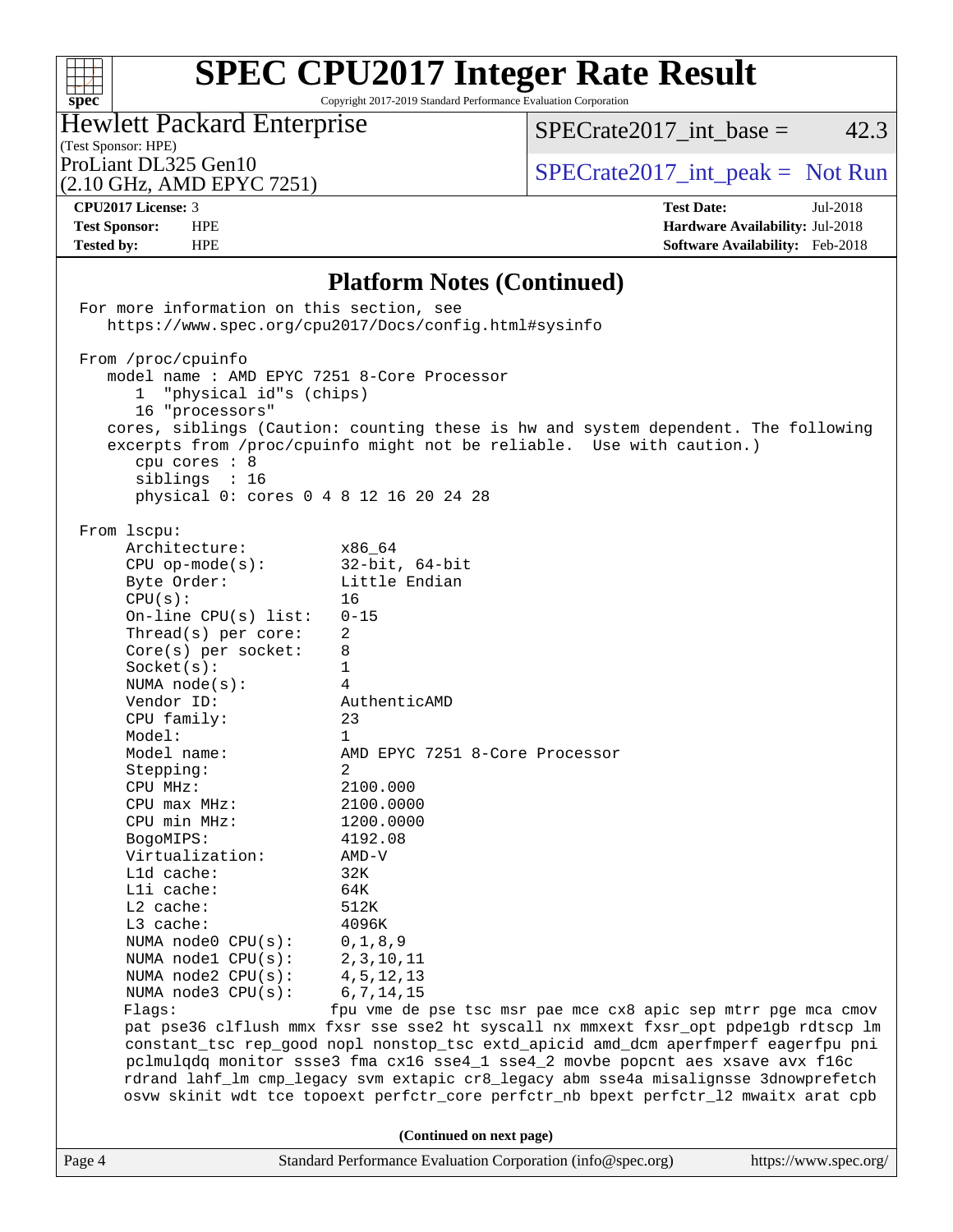## $+\ +$ **[spec](http://www.spec.org/)**

# **[SPEC CPU2017 Integer Rate Result](http://www.spec.org/auto/cpu2017/Docs/result-fields.html#SPECCPU2017IntegerRateResult)**

Copyright 2017-2019 Standard Performance Evaluation Corporation

## (Test Sponsor: HPE) Hewlett Packard Enterprise

 $SPECTate2017\_int\_base = 42.3$ 

## (2.10 GHz, AMD EPYC 7251)

ProLiant DL325 Gen10  $SPECTR = 10$   $SPECTR = 2017$  int peak = Not Run

**[Tested by:](http://www.spec.org/auto/cpu2017/Docs/result-fields.html#Testedby)** HPE **[Software Availability:](http://www.spec.org/auto/cpu2017/Docs/result-fields.html#SoftwareAvailability)** Feb-2018

**[CPU2017 License:](http://www.spec.org/auto/cpu2017/Docs/result-fields.html#CPU2017License)** 3 **[Test Date:](http://www.spec.org/auto/cpu2017/Docs/result-fields.html#TestDate)** Jul-2018 **[Test Sponsor:](http://www.spec.org/auto/cpu2017/Docs/result-fields.html#TestSponsor)** HPE **[Hardware Availability:](http://www.spec.org/auto/cpu2017/Docs/result-fields.html#HardwareAvailability)** Jul-2018

## **[Platform Notes \(Continued\)](http://www.spec.org/auto/cpu2017/Docs/result-fields.html#PlatformNotes)**

 hw\_pstate rds retpoline retpoline\_amd npt lbrv svm\_lock nrip\_save tsc\_scale vmcb\_clean flushbyasid decodeassists pausefilter pfthreshold vmmcall avic fsgsbase bmi1 avx2 smep bmi2 rdseed adx smap clflushopt sha\_ni xsaveopt xsavec xgetbv1 clzero irperf ibpb overflow\_recov succor smca

 /proc/cpuinfo cache data cache size : 512 KB

 From numactl --hardware WARNING: a numactl 'node' might or might not correspond to a physical chip. available: 4 nodes (0-3)

 node 0 cpus: 0 1 8 9 node 0 size: 128842 MB node 0 free: 128675 MB node 1 cpus: 2 3 10 11 node 1 size: 129022 MB node 1 free: 128879 MB node 2 cpus: 4 5 12 13 node 2 size: 129022 MB node 2 free: 128871 MB node 3 cpus: 6 7 14 15 node 3 size: 129022 MB node 3 free: 128878 MB node distances: node 0 1 2 3 0: 10 16 16 16 1: 16 10 16 16 2: 16 16 10 16 3: 16 16 16 10

 From /proc/meminfo MemTotal: 528292556 kB HugePages\_Total: 0 Hugepagesize: 2048 kB

 /usr/bin/lsb\_release -d SUSE Linux Enterprise Server 12 SP3

 From /etc/\*release\* /etc/\*version\* SuSE-release:

 SUSE Linux Enterprise Server 12 (x86\_64) VERSION = 12

PATCHLEVEL = 3

```
 # This file is deprecated and will be removed in a future service pack or release.
 # Please check /etc/os-release for details about this release.
```
 os-release: NAME="SLES"

**(Continued on next page)**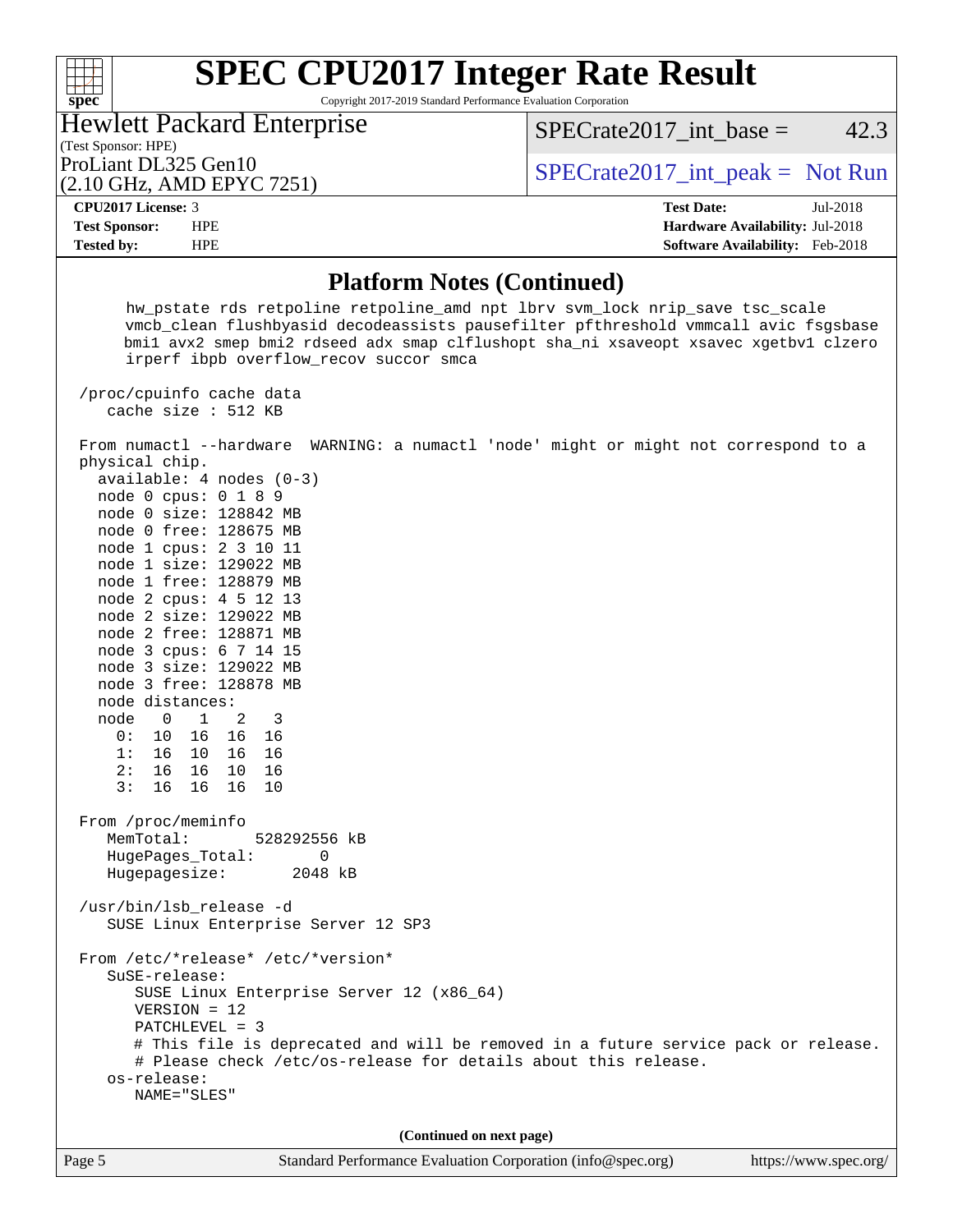## $+\!\!+\!\!$ **[spec](http://www.spec.org/)**

# **[SPEC CPU2017 Integer Rate Result](http://www.spec.org/auto/cpu2017/Docs/result-fields.html#SPECCPU2017IntegerRateResult)**

Copyright 2017-2019 Standard Performance Evaluation Corporation

### (Test Sponsor: HPE) Hewlett Packard Enterprise

(2.10 GHz, AMD EPYC 7251)

 $SPECTate2017\_int\_base = 42.3$ 

ProLiant DL325 Gen10  $SPECTR = 2017$ \_int\_peak = Not Run

**[CPU2017 License:](http://www.spec.org/auto/cpu2017/Docs/result-fields.html#CPU2017License)** 3 **[Test Date:](http://www.spec.org/auto/cpu2017/Docs/result-fields.html#TestDate)** Jul-2018 **[Test Sponsor:](http://www.spec.org/auto/cpu2017/Docs/result-fields.html#TestSponsor)** HPE **[Hardware Availability:](http://www.spec.org/auto/cpu2017/Docs/result-fields.html#HardwareAvailability)** Jul-2018 **[Tested by:](http://www.spec.org/auto/cpu2017/Docs/result-fields.html#Testedby)** HPE **[Software Availability:](http://www.spec.org/auto/cpu2017/Docs/result-fields.html#SoftwareAvailability)** Feb-2018

## **[Platform Notes \(Continued\)](http://www.spec.org/auto/cpu2017/Docs/result-fields.html#PlatformNotes)**

 VERSION="12-SP3" VERSION\_ID="12.3" PRETTY\_NAME="SUSE Linux Enterprise Server 12 SP3" ID="sles" ANSI\_COLOR="0;32" CPE\_NAME="cpe:/o:suse:sles:12:sp3"

uname -a:

 Linux dl325-gen10 4.4.131-94.25-default #1 SMP Mon May 7 11:22:19 UTC 2018 (9700bac) x86\_64 x86\_64 x86\_64 GNU/Linux

run-level 3 Jan 3 08:13

 SPEC is set to: /home/cpu2017 Filesystem Type Size Used Avail Use% Mounted on /dev/sda4 xfs 852G 6.0G 846G 1% /home

 Additional information from dmidecode follows. WARNING: Use caution when you interpret this section. The 'dmidecode' program reads system data which is "intended to allow hardware to be accurately determined", but the intent may not be met, as there are frequent changes to hardware, firmware, and the "DMTF SMBIOS" standard. BIOS HPE A41 04/06/2018 Memory: 8x UNKNOWN NOT AVAILABLE 8x UNKNOWN NOT AVAILABLE 64 GB 4 rank 2666, configured at 2400

(End of data from sysinfo program)

## **[Compiler Version Notes](http://www.spec.org/auto/cpu2017/Docs/result-fields.html#CompilerVersionNotes)**

Page 6 Standard Performance Evaluation Corporation [\(info@spec.org\)](mailto:info@spec.org) <https://www.spec.org/> ============================================================================== CC 500.perlbench\_r(base)  $502.\text{gcc}_r(\text{base})$  505.mcf\_r(base) 525.x264\_r(base) 557.xz\_r(base) ------------------------------------------------------------------------------ AOCC.LLVM.4.0.0.B35.2017\_04\_26 clang version 4.0.0 (CLANG:) (based on LLVM AOCC.LLVM.4.0.0.B35.2017\_04\_26) Target: x86\_64-unknown-linux-gnu Thread model: posix InstalledDir: /root/work/compilers/AOCC-1.0-Compiler/bin ------------------------------------------------------------------------------ ============================================================================== CXXC 520.omnetpp  $r(base)$  523.xalancbmk  $r(base)$  531.deepsjeng  $r(base)$  541.leela\_r(base) ------------------------------------------------------------------------------ AOCC.LLVM.4.0.0.B35.2017\_04\_26 clang version 4.0.0 (CLANG:) (based on LLVM **(Continued on next page)**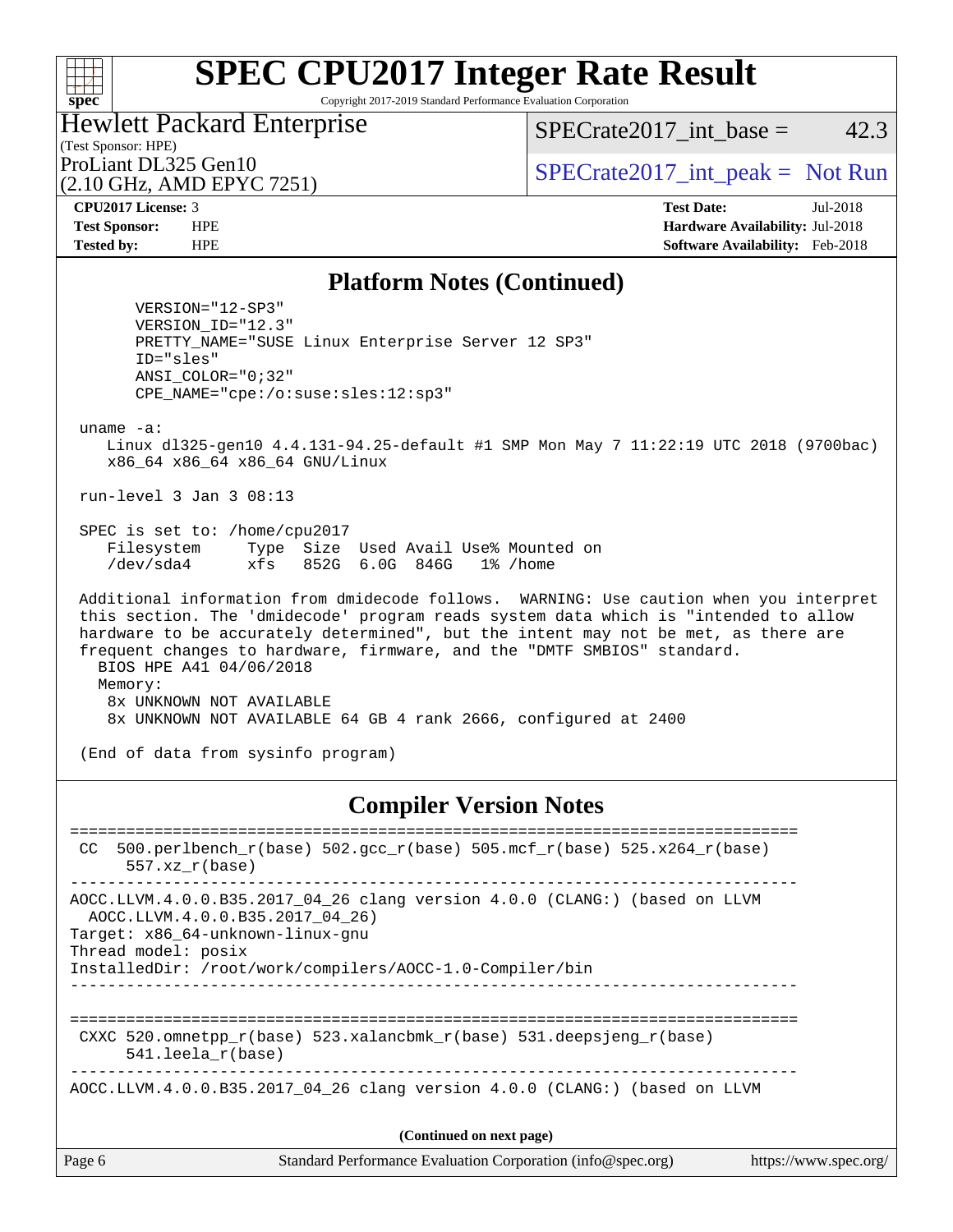

Copyright 2017-2019 Standard Performance Evaluation Corporation

### (Test Sponsor: HPE) Hewlett Packard Enterprise

 $SPECTate2017\_int\_base = 42.3$ 

(2.10 GHz, AMD EPYC 7251)

ProLiant DL325 Gen10  $SPECTA 2017$ \_int\_peak = Not Run

**[CPU2017 License:](http://www.spec.org/auto/cpu2017/Docs/result-fields.html#CPU2017License)** 3 **[Test Date:](http://www.spec.org/auto/cpu2017/Docs/result-fields.html#TestDate)** Jul-2018 **[Test Sponsor:](http://www.spec.org/auto/cpu2017/Docs/result-fields.html#TestSponsor)** HPE **[Hardware Availability:](http://www.spec.org/auto/cpu2017/Docs/result-fields.html#HardwareAvailability)** Jul-2018 **[Tested by:](http://www.spec.org/auto/cpu2017/Docs/result-fields.html#Testedby)** HPE **[Software Availability:](http://www.spec.org/auto/cpu2017/Docs/result-fields.html#SoftwareAvailability)** Feb-2018

## **[Compiler Version Notes \(Continued\)](http://www.spec.org/auto/cpu2017/Docs/result-fields.html#CompilerVersionNotes)**

| AOCC.LLVM.4.0.0.B35.2017 04 26)<br>Target: x86 64-unknown-linux-gnu<br>Thread model: posix<br>InstalledDir: /root/work/compilers/AOCC-1.0-Compiler/bin                                                                                                                                                                          |
|---------------------------------------------------------------------------------------------------------------------------------------------------------------------------------------------------------------------------------------------------------------------------------------------------------------------------------|
| FC 548.exchange2 r(base)                                                                                                                                                                                                                                                                                                        |
| GNU Fortran (GCC) 4.8.2<br>Copyright (C) 2013 Free Software Foundation, Inc.<br>GNU Fortran comes with NO WARRANTY, to the extent permitted by law.<br>You may redistribute copies of GNU Fortran<br>under the terms of the GNU General Public License.<br>For more information about these matters, see the file named COPYING |

**[Base Compiler Invocation](http://www.spec.org/auto/cpu2017/Docs/result-fields.html#BaseCompilerInvocation)**

[C benchmarks](http://www.spec.org/auto/cpu2017/Docs/result-fields.html#Cbenchmarks): [clang](http://www.spec.org/cpu2017/results/res2018q3/cpu2017-20180806-08166.flags.html#user_CCbase_Fclang3)

[C++ benchmarks:](http://www.spec.org/auto/cpu2017/Docs/result-fields.html#CXXbenchmarks) [clang++](http://www.spec.org/cpu2017/results/res2018q3/cpu2017-20180806-08166.flags.html#user_CXXbase_Fclang3_57a48582e5be507d19b2527b3e7d4f85d9b8669ffc9a8a0dbb9bcf949a918a58bbab411e0c4d14a3922022a3e425a90db94042683824c1806feff4324ca1000d)

[Fortran benchmarks](http://www.spec.org/auto/cpu2017/Docs/result-fields.html#Fortranbenchmarks): [clang](http://www.spec.org/cpu2017/results/res2018q3/cpu2017-20180806-08166.flags.html#user_FCbase_Fclang3) [gfortran](http://www.spec.org/cpu2017/results/res2018q3/cpu2017-20180806-08166.flags.html#user_FCbase_Fgfortran_128c91a56d61ddb07404721e65b8f9498c31a443dacbd3b7f212891090eca86e2d099b520f75b99e9e8ac4fdec01f4d15f0b65e47123ec4c42b0759045731a1f)

## **[Base Portability Flags](http://www.spec.org/auto/cpu2017/Docs/result-fields.html#BasePortabilityFlags)**

 500.perlbench\_r: [-DSPEC\\_LINUX\\_X64](http://www.spec.org/cpu2017/results/res2018q3/cpu2017-20180806-08166.flags.html#b500.perlbench_r_basePORTABILITY_DSPEC_LINUX_X64) [-DSPEC\\_LP64](http://www.spec.org/cpu2017/results/res2018q3/cpu2017-20180806-08166.flags.html#b500.perlbench_r_baseEXTRA_PORTABILITY_DSPEC_LP64) 502.gcc\_r: [-DSPEC\\_LP64](http://www.spec.org/cpu2017/results/res2018q3/cpu2017-20180806-08166.flags.html#suite_baseEXTRA_PORTABILITY502_gcc_r_DSPEC_LP64) 505.mcf\_r: [-DSPEC\\_LP64](http://www.spec.org/cpu2017/results/res2018q3/cpu2017-20180806-08166.flags.html#suite_baseEXTRA_PORTABILITY505_mcf_r_DSPEC_LP64) 520.omnetpp\_r: [-DSPEC\\_LP64](http://www.spec.org/cpu2017/results/res2018q3/cpu2017-20180806-08166.flags.html#suite_baseEXTRA_PORTABILITY520_omnetpp_r_DSPEC_LP64) 523.xalancbmk\_r: [-DSPEC\\_LINUX](http://www.spec.org/cpu2017/results/res2018q3/cpu2017-20180806-08166.flags.html#b523.xalancbmk_r_basePORTABILITY_DSPEC_LINUX) [-DSPEC\\_LP64](http://www.spec.org/cpu2017/results/res2018q3/cpu2017-20180806-08166.flags.html#suite_baseEXTRA_PORTABILITY523_xalancbmk_r_DSPEC_LP64) 525.x264\_r: [-DSPEC\\_LP64](http://www.spec.org/cpu2017/results/res2018q3/cpu2017-20180806-08166.flags.html#suite_baseEXTRA_PORTABILITY525_x264_r_DSPEC_LP64) 531.deepsjeng\_r: [-DSPEC\\_LP64](http://www.spec.org/cpu2017/results/res2018q3/cpu2017-20180806-08166.flags.html#suite_baseEXTRA_PORTABILITY531_deepsjeng_r_DSPEC_LP64) 541.leela\_r: [-DSPEC\\_LP64](http://www.spec.org/cpu2017/results/res2018q3/cpu2017-20180806-08166.flags.html#suite_baseEXTRA_PORTABILITY541_leela_r_DSPEC_LP64) 548.exchange2\_r: [-DSPEC\\_LP64](http://www.spec.org/cpu2017/results/res2018q3/cpu2017-20180806-08166.flags.html#suite_baseEXTRA_PORTABILITY548_exchange2_r_DSPEC_LP64) 557.xz\_r: [-DSPEC\\_LP64](http://www.spec.org/cpu2017/results/res2018q3/cpu2017-20180806-08166.flags.html#suite_baseEXTRA_PORTABILITY557_xz_r_DSPEC_LP64)